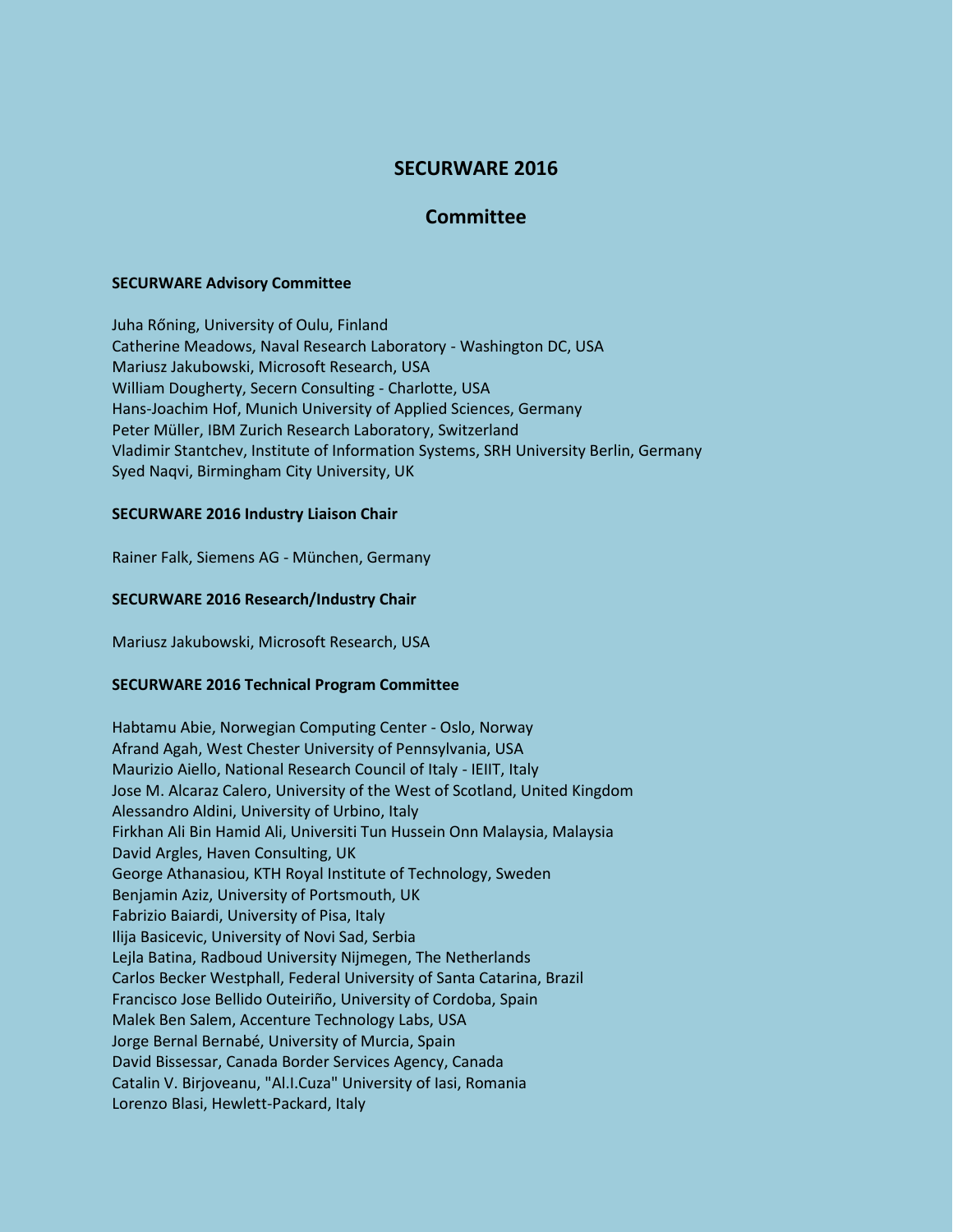Carlo Blundo, Università di Salern, Italy Wolfgang Boehmer, Technische Universitaet Darmstadt, Germany Ravishankar Borgaonkar, Technical University Berlin and Deutsche Telekom Laboratories, Germany Jérémy Briffaut, ENSI - Bourges, France Julien Bringer, SAFRAN Morpho, France Arslan Brömme, Vattenfall GmbH, Germany Curtis Busby-Earle, University of the West Indies Mona, Jamaica Christian Callegari, University of Pisa, Italy Juan Vicente Capella Hernández, Universidad Politécnica de Valencia, Spain Hervé Chabanne, Morpho & Télécom ParisTech, France David Chadwick, University of Kent, UK Aldar Chan, Hong Kong Applied Science and Technology Research Institute, Hong Kong Fei Chen, VMware, Inc., USA Feng Cheng, Hasso-Plattner-Institute at University of Potsdam, Germany Jin-Hee Cho, US Army Research Laboratory Adelphi, USA Te-Shun Chou, East Carolina University - Greenville, USA K.P. Chow, University of Hong Kong, Hong Kong Mario Ciampi, National Research Council of Italy - Institute for High Performance Computing and Networking (ICAR-CNR), Italy Stelvio Cimato, Università degli studi di Milano - Crema, Italy Frédéric Cuppens, Télécom Bretagne, France Jun Dai, California State University, USA Pierre de Leusse, HSBC, Poland Sagarmay Deb, Central Queensland University, Australia Mourad Debbabi, Concordia University, Canada Tassos Dimitriou, Computer Technology Institute, Greece / Kuwait University, Kuwait Ioanna Dionysiou, University of Nicosia, Cyprus Changyu Dong, University of Strathclyde, U.K. Zheng Dong, Indiana University Bloomington, USA Hassan El Alloussi, Université Hassan II, Morocco Safwan El Assad, University of Nantes, France El-Sayed El-Alfy, King Fahd University of Petroleum and Minerals - Dhahran, KSA Wael Mohamed El-Medany, University Of Bahrain, Bahrain Navid Emamdoost, University of Minnesota, USA Robert Erbacher, Army Research Laboratory, USA David Eyers, University of Otago, New Zealand Rainer Falk, Siemens AG - München, Germany Eduardo B. Fernandez, Florida Atlantic University - Boca Raton, USA Luca Ferretti, University of Modena and Reggio Emilia, Italy Laila Fetjah, HASSAN II University, Morocco William Fitzgerald, Tyco International Ltd., Ireland Ulrich Flegel, HFT Stuttgart University of Applied Sciences, Germany Anders Fongen, Norwegian Defence Research Establishment, Norway Robert Forster, Edgemount Solutions S.a r.l., Luxembourg Keith Frikken, Miami University, USA Somchart Fugkeaw, Thai Digital ID Co., Ltd. - Bangkok, Thailand Steven Furnell, Plymouth University, UK Amparo Fuster-Sabater, Information Security Institute (CSIC), Spain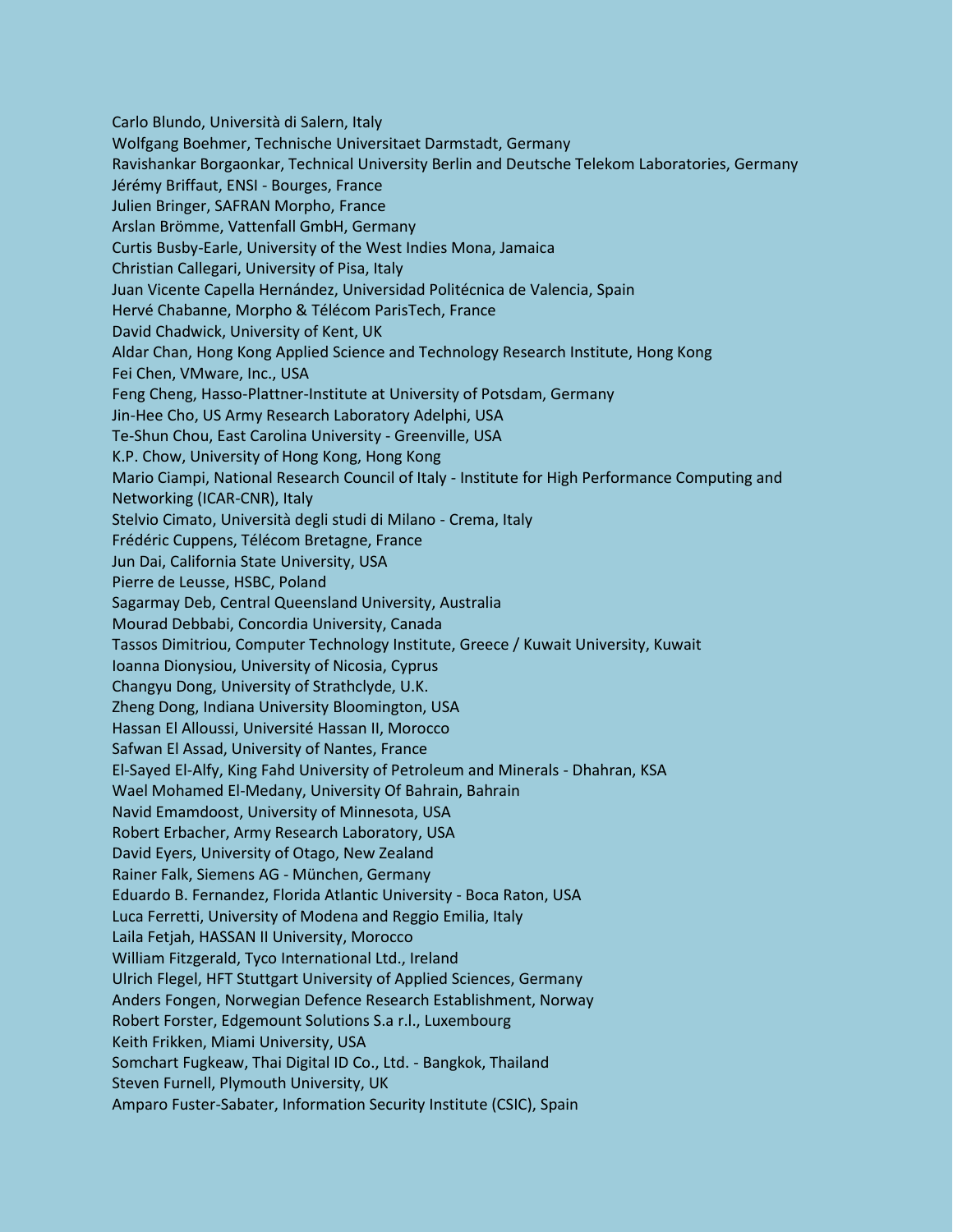Clemente Galdi, Universit`a di Napoli "Federico II", Italy Amjad Gawanmeh, Khalifa University of Science, Technology & Research - Sharjah, UAE Ryan M. Gerdes, Utah State University, USA Bogdan Ghita, Plymouth University, UK Danilo Gligoroski, Norwegian University of Science and Technology, Norway Luis Gomes, Universidade Nova de Lisboa, Portugal Hidehito Gomi, Yahoo! JAPAN Research, Japan Mark Gondree, Naval Postgraduate School, USA Pankaj Goyal, MicroMega, Inc., USA Stefanos Gritzalis, University of the Aegean, Greece Bidyut Gupta, Southern Illinois University Carbondale, USA Kevin Hamlen, University of Texas at Dallas, U.S.A. Jinguang Han, Nanjing University of Finance and Economics, China Petr Hanáček, Brno University of Technology - Czech Republic Ragib Hasan, University of Alabama at Birmingham, USA Benjamin Hirsch, EBTIC / Khalifa University of Science Technology & Research - Abu Dhabi, UAE Hans-Joachim Hof, Munich University of Applied Sciences, Germany Martin Hromada, Tomas Bata University in Zlin, Czech Republic Fu-Hau Hsu, National Central University, Taiwan Jiankun Hu, Australian Defence Force Academy - Canberra, Australia Sergio Ilarri, University of Zaragoza, Spain Mariusz Jakubowski, Microsoft Research, USA David Janota, CN Group CZ, Czech Republic Dan Jiang, Philips Research Shanghai, China Nan Jiang, East China Jiaotong University, China Alexandros Kapravelos, UC Santa Barbara, USA Dimitrios A. Karras, Chalkis Institute of Technology, Hellas Vasileios Karyotis, NTUA, Greece Masaki Kasuya, Rakuten Inc., Japan Sokratis K. Katsikas, Center for Cyber and Information Security - Gjøvik University College, Norway Jaspreet Kaur, Fraunhofer FKIE, Bonn, Germany Ken Keefe, University of Illinois at Urbana-Champaign, USA Rasib Khan, University of Alabama at Birmingham, USA Hyunsung Kim, Kyungil University, Korea Kwangjo Kim, KAIST, Korea Daniel Kimmig, Karlsruhe Institute of Technology, Germany Ezzat Kirmani, St. Cloud State University, USA Geir M. Køien, University of Agder, Norway Hristo Koshutanski, University of Malaga, Spain Igor Kotenko, St. Petersburg Institute for Informatics and Automation of the Russian Academy of Science (SPIIRAS), Russia Lukas Kralik, Tomas Bata University in Zlin, Czech Republic Jakub Kroustek, Brno University of Technology, Czech Republic Sandeep S. Kumar, Philips Research Europe, Netherlands Lam-for Kwok, City University of Hong Kong, Hong Kong Ruggero Donida Labati, Università degli Studi di Milano, Italy Jean-Francois Lalande, INSA Centre Val de Loire, France Gyungho Lee, Korea University - Seoul, Korea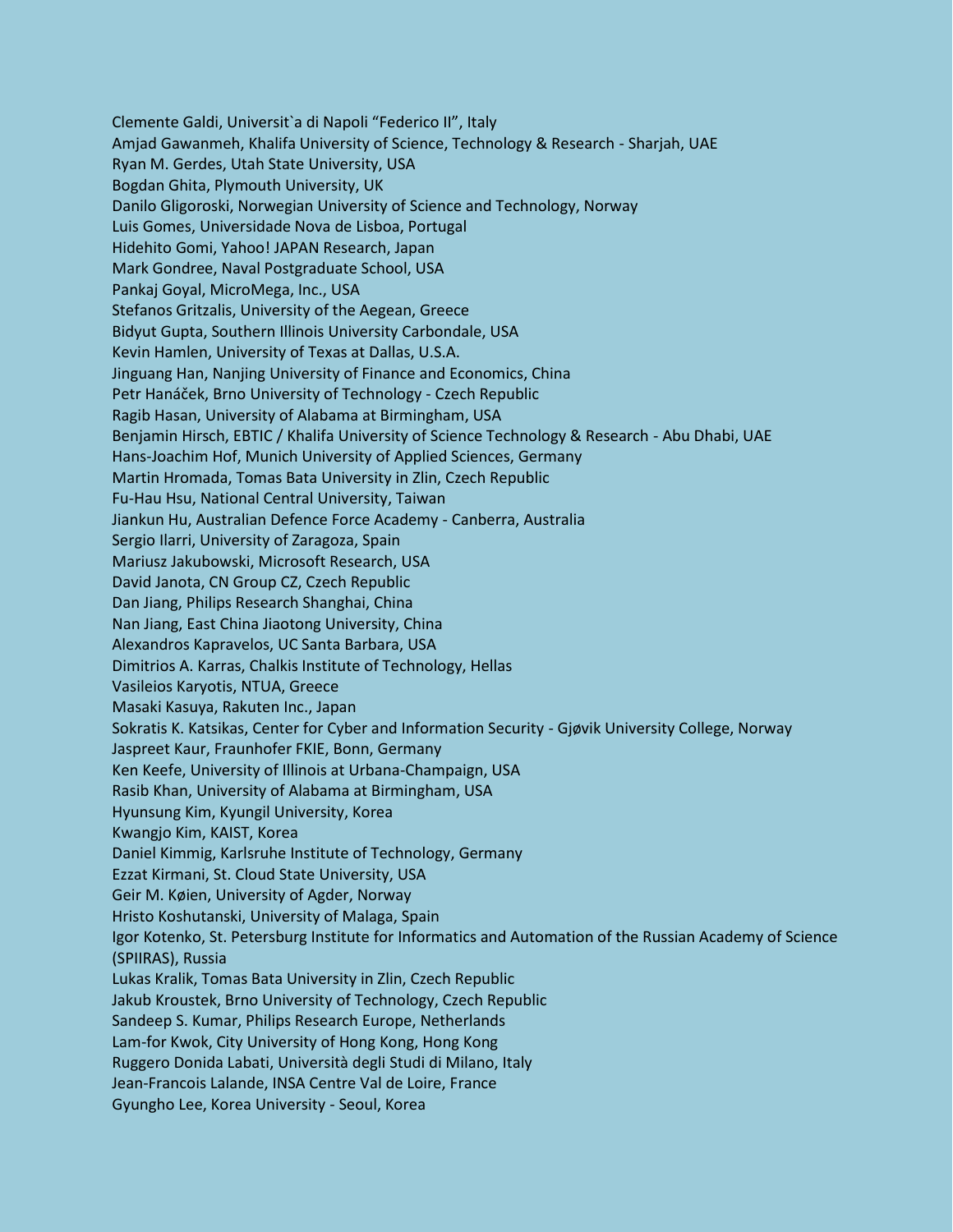Albert Levi, Sabanci University, Istanbul, Turkey Zhuowei Li, Microsoft, USA Giovanni Livraga, Università degli Studi di Milano - Crema, Italy Jaime Lloret Mauri, Polytechnic University of Valencia, Spain Jiqiang Lu, Institute for Infocomm Research, Singapore Rongxing Lu, Nanyang Technological University, Singapore Flaminia L. Luccio, University Ca' Foscari Venezia, Italy Wissam Mallouli, Montimage, France Feng Mao, EMC, USA Milan Marković, Banca Intesa ad Beograd, Serbia Juan Manuel Marín Pérez, University of Murcia, Spain Claudia Marinica, ENSEA/University of Cergy-Pontoise/CNRS - Cergy-Pontoise, France Olivier Markowitch, Université Libre de Bruxelles, Belgium Stefan Marksteiner, JOANNEUM RESEARCH, Austria Gregorio Martinez, University of Murcia, Spain Wojciech Mazurczyk, Warsaw University of Technology, Poland Catherine Meadows, Naval Research Laboratory, USA Alexandre Melo Braga, Fundação CPqD, Brazil Weizhi Meng, City University of Hong Kong, Hong Kong Carla Merkle Westphall, Federal University of Santa Catarina, Brazil Aleksandra Mileva, University "Goce Delcev", Republic of Macedonia Jelena Milosevic, Università della Svizzera italiana, Lugano, Switzerland Leslie Milton, University of Maryland, College Park, USA Ajaz Hussain Mir, National Institute of Technology Srinagar - Kashmir, India Hasan Mirjalili, EPFL - Lausanne, Switzerland Rabeb Mizouni, Khalifa University of Science, Technology & Research (KUSTAR) - Abu Dhabi, UAE Fadi Mohsen, University of North Carolina at Charlotte, USA Theodosis Mourouzis*,* University College London, U.K. Jose M. Moya, Universidad Politécnica de Madrid, Spain Peter Mueller, IBM Zurich Research Laboratory **,** Switzerland Yuko Murayama, Iwate Prefectural University, Japan Alexios Mylonas, Staffordshire University, UK Daniel A. Nagy, Eotvos Lorand University of Sciences, Budapest, Hungary Antonio Nappa, IMDEA Software Institute, Spain Syed Naqvi, Birmingham City University, UK David Navarro, Ecole Centrale de Lyon, France Nuno Neves, University of Lisbon, Portugal Mehrdad Nojoumian, Florida Atlantic University, USA Jason R.C. Nurse, Cyber Security Centre - University of Oxford, UK Andres Ortiz, Universidad de Málaga, Spain Federica Paganelli, National Interuniversity Consortium for Telecommunications (CNIT), Italy Alwyn Roshan Pais, National Institute of Technology Karnataka, India Carlos Enrique Palau Salvador, Universidad Politecnica de Valencia, Spain András Pataricza, Budapest University of Technology and Economics, Hungary Ella Pereira, Edge Hill University, UK Pedro Peris López, Universidad Carlos III de Madrid, Spain Zeeshan Pervez, University of the West of Scotland, UK Christoph Pohl, Munich University of Applied Sciences, Germany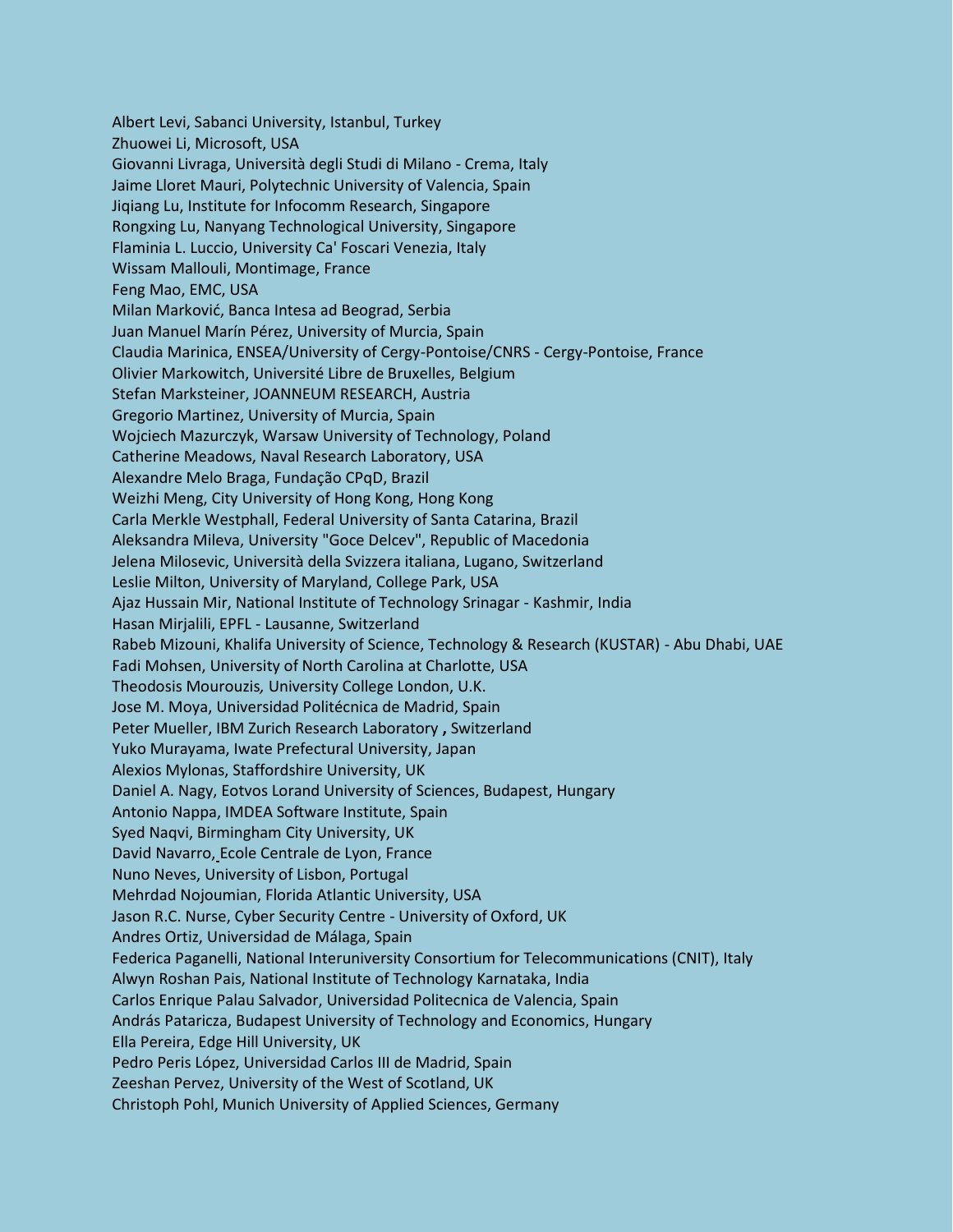Alexander Polyakov, ERPScan / EAS-SEC Organization, Russia Christoph Ponikwar, Munich University of Applied Sciences, Germany Miodrag Potkonjak, UCLA, USA Sergio Pozo Hidalgo, University of Seville, Spain Walter Priesnitz Filho, Federal University of Santa Maria, Brazil M. Zubair Rafique, KU Leuven, Belgium Sherif Rashad, Morehead State University, USA Danda B. Rawat, Georgia Southern University, USA Indrajit Ray, Colorado State University, U.S.A. Tzachy Reinman, The Hebrew University of Jerusalem, Israel Shangping Ren, Illinois Institute of Technology - Chicago, USA Eric Renault, Institut Mines-Télécom - Télécom SudParis, France Leon Reznik, Rochester Institute of Technology, USA Roland Rieke, Fraunhofer-Institut für Sichere Informationstechnologie, Germany Martin Ring, University of Applies Sciences Karlsruhe, Germany Eike Ritter, University of Birmingham, U.K. Jean-Marc Robert, École de technologie supérieure - Montréal, Canada Juha Rőning, University of Oulu, Finland Heiko Rossnagel, Fraunhofer IAO - Stuttgart, Germany Domenico Rotondi, FINCONS SpA, Italy Antonio Ruiz Martínez, University of Murcia, Spain Giovanni Russello, University of Auckland, New Zeeland Mohammed Saeed, University of Chester, UK Simona Samardjiska, FCSE, ''Ss Cyril and Methodius'' University, Skopje, Republic of Macedonia Rodrigo Sanches Miani, Universidade Federal de Uberlândia, Brazil Vito Santarcangelo, University of Catania, Italy Stefan Schauer, AIT Austrian Institute of Technology GmbH - Vienna, Austria Roland Schmitz, Hochschule der Medien Stuttgart, Germany Yuichi Sei, University of Electro-Communications, Japan Jun Shao, Zhejiang Gongshang University, China George Spanoudakis, City University London, UK Vladimir Stantchev, Institute of Information Systems, SRH University Berlin, Germany Lars Strand, Nofas, Norway Fangqi Sun, Google, USA Hung-Min Sun, National Tsing Hua University, Taiwan Jiri Svoboda, Mark2 Corporation Czech, Czech Republic Krzysztof Szczypiorski, Warsaw University of Technology, Poland Gang Tan, Lehigh University, USA Li Tan, Washington State University, USA Toshiaki Tanaka, KDDI R & D Laboratories Inc., Japan Shigeaki Tanimoto, Chiba Institute of Technology, Japan Carlos Miguel Tavares Calafate, Universidad Politécnica de Valencia, Spain Enrico Thomae, Operational Services, Germany Tony Thomas, Indian Institute of Information Technology and Management - Kerala, India Yun Tian, California State University, Fullerton, USA Vicenc Torra, University of Skovde, Sweden Panagiotis Trimintzios, European Network and Information Security Agency (ENISA), Greece Raylin Tso, National Chengchi University, Taiwan